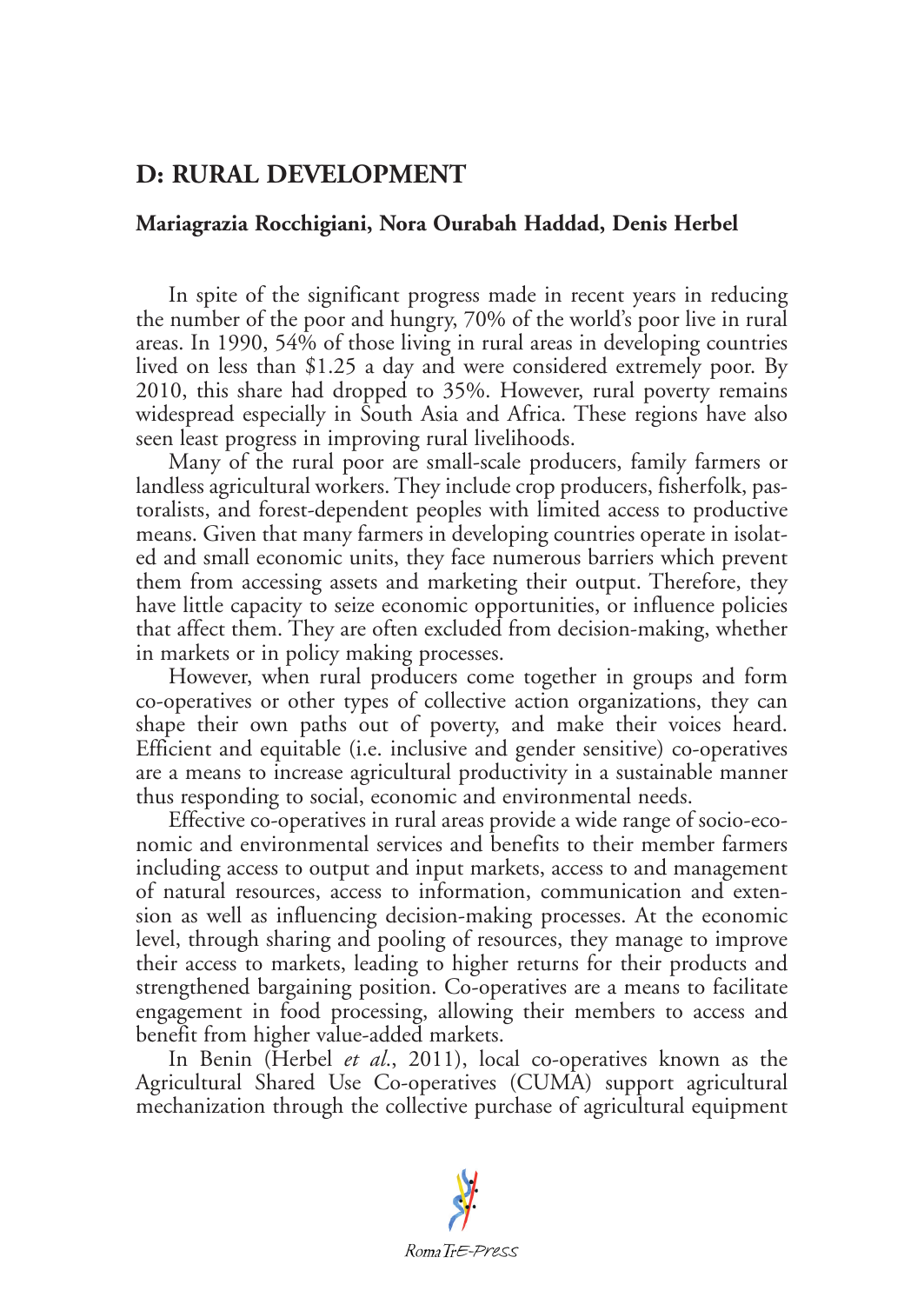(tractors, ploughs and trailers). Collective purchase allows farmers to acquire equipment they would have been unable to afford on their own. It also means that farmers can share risks and optimize the use of the equipment (achieving economy of scale), thus reducing mechanization costs. Each CUMA organizes on average ten farmers, with a total farm area of 100 ha or more. The CUMA buys equipment by financing a part of the cost with farmers' own funds and the rest with a long-term bank loan. In the Borgou-Alibori region, a regional union of CUMA brings together 100 co-operatives, with over 800 members. In those areas where the first CUMA was launched in the late 1990s, the area under maize cultivation in particular has doubled and yields have stabilized. The CUMA model is now recognized by the Beninese authorities as a key component of both the 2006 Strategic Plan for Agricultural Rehabilitation of the Ministry of Agriculture, Livestock and Fisheries and the 2007 Promotion of Agricultural Mechanization Programme.

In Argentina (Herbel, Crowley, Ourabah Haddad, Lee, 2011), the creation of the Fecovita Federation, encompassing 32 wine co-operatives and approximately 5.000 members, has allowed wine producers to access national, regional and international markets. The members provide their produce to the co-operative, which is responsible for processing it into wine or juice, and packaging and marketing the final product. The federation focuses on national distribution chains for its low-value products, targeting small grocery stores rather than supermarkets. It now also sells table and high-value wines in regional and international markets (e.g. Brazil, the United States of America). This business model illustrates how limited economies of scale of national and small-scale producers can be overcome by the formation of co-operatives. By joining this co-operative, small producers can add 15 to 20 per cent more value to their products.

Moreover, farmers' co-operatives improve members' livelihoods and support local re-investment in the community in which they live and operate. For instance, by creating and sustaining employment opportunities; or by setting up a school for the whole community not only for the co-operatives' members. In addition, co-operatives that sell their products under the fair-trade label are obliged to provide services for or to invest in the community. In Ethiopia (Meskela, 2012), the Oromia Coffee Farmers Co-operative Union<sup>[1](#page-1-0)</sup> puts part of its surplus into a social fund to be used for the community-oriented activities such as water development, health, education and electricity.

<span id="page-1-1"></span><span id="page-1-0"></span> $^1$  $^1$  [<http://www.oromiacoffeeunion.org/>](http://www.oromiacoffeeunion.org/) [accessed on 25 Mar. 2016].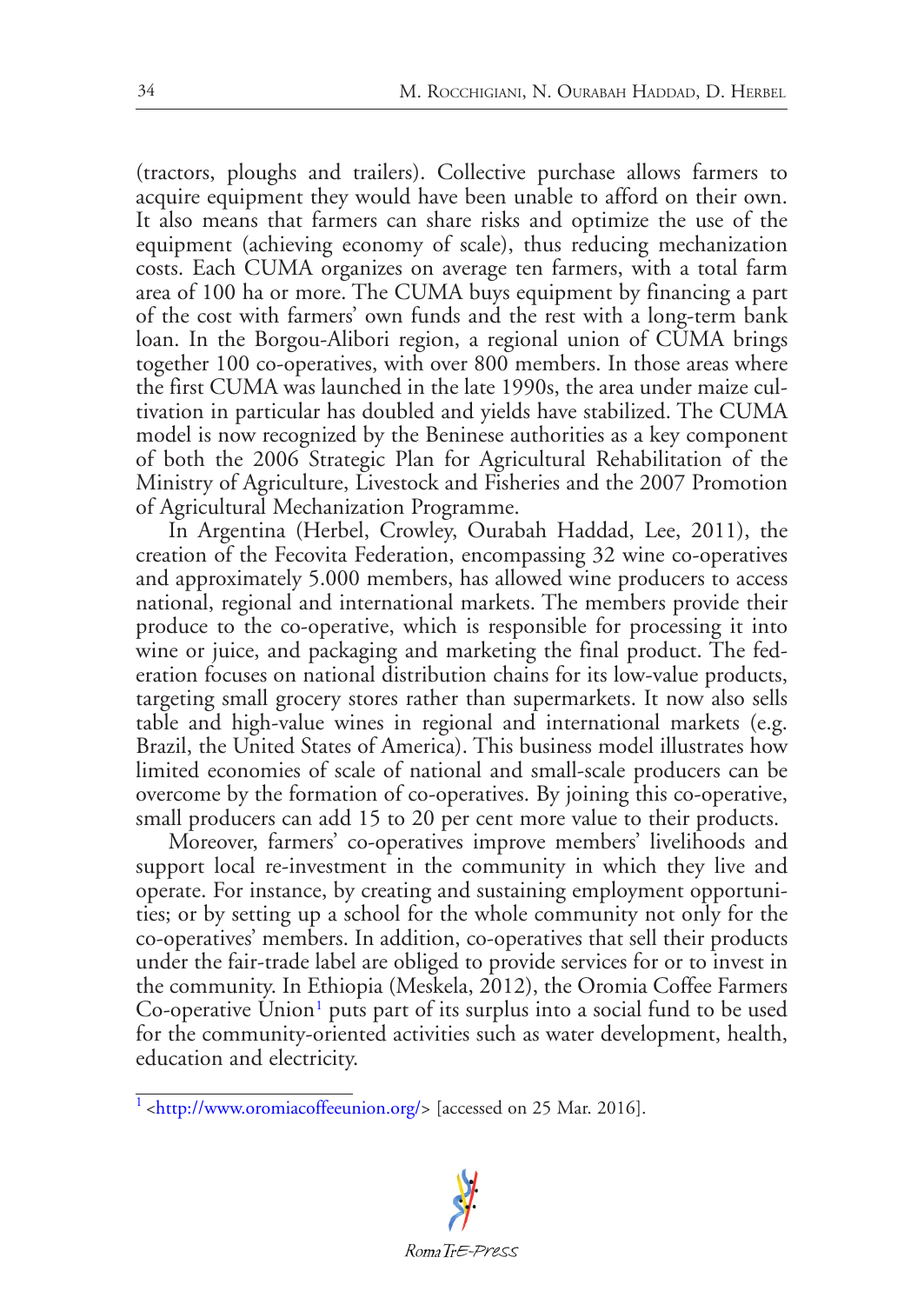As co-operatives continue to be embedded in communities and farmers operate in a strongly regulated environment, co-operative leaders need to have the skills for policy dialogue. Co-operation among farmers can also help small-scale producers to voice their concerns and interests and ultimately increase their negotiation power by influencing policy making processes. In 2001, the Network of Farmers' and Agricultural Producer Organizations of West Africa (ROPPA), a regional apex farmer organization from ten west African countries (Benin, Burkina Faso, Côte d'Ivoire, the Gambia, Guinea, Guinea-Bissau, Mali, Niger, Senegal and Togo), negotiated the formulation of a West African Regional Agricultural Policy with the Economic Community of Western African States (ECOWAS). ROPPA organized consultations with each of its national platforms within ECOWAS countries. Providing tools, resources and external expertise, it improved small-scale farmers' capacities to analyse the implications of the ECOWAS policy on rural development. This enabled farmers and their representatives to understand the concepts underlying agricultural policy and to propose alternatives. Under the umbrella of ROPPA, national farmers' organizations developed and presented a joint proposal to government officials, resulting in increased ownership of the ECOWAS Agricultural Policy by farmers' organizations. ROPPA also facilitated discussions on the policy among farmers from different countries. Following these consultations, farmers' organizations developed and sent to ECOWAS a common proposal on how to develop the agricultural sector and jointly identified the challenges, roles and responsibilities of the various actors involved. As a result small-scale producers' interests were included in the new regional policy (Herbel, Crowley, Ourabah Haddad, Lee, 2011).

The question is now how small-scale farmers and their organizations can best be supported by international organizations like FAO to develop their capacities so that they can improve their well-being, the economic performance of their organizations and lead their development path.

In both developed and developing countries (as mentioned above), there are examples of producer organizations and co-operatives that are innovative and have proven to be successful in helping small scale producers overcome different constraints. However, they too often remain limited in scale and scope. The main challenge is to build on these success stories in order to catalyse sustainable rural development.

FAO and the development community calls for a reorientation of interventions to recognize producers' capacities as individuals and as organizations to make informed choices in front of different agendas and more powerful actors. Support for such organizations may need to build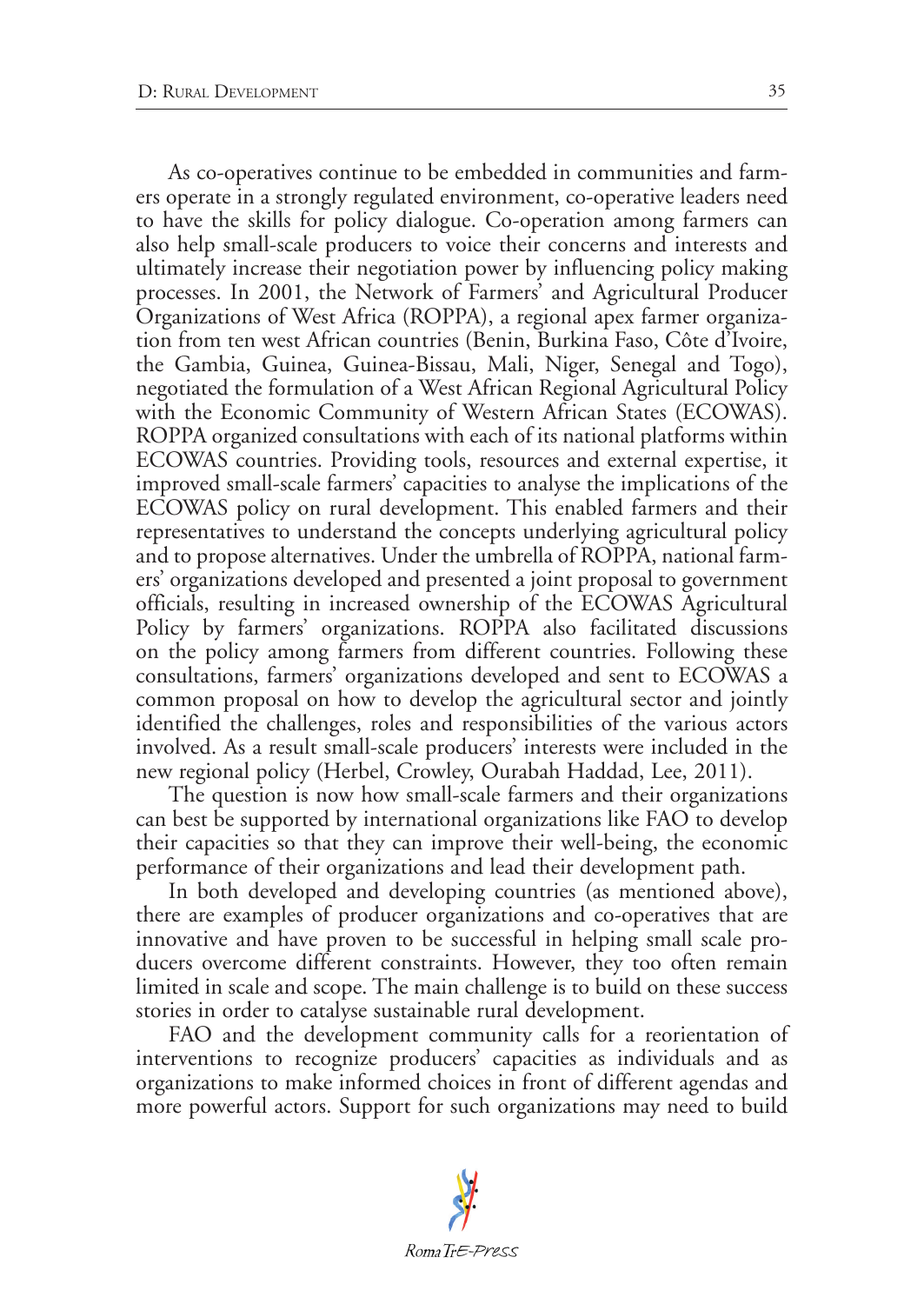on existing organizational development processes in order to stimulate the active engagement of small producers in their own development path, appreciate their own successes and build on existing assets. Creating new organizations from scratch is the least desirable option. This sounds good in theory but it is extremely challenging in practice. The first challenge is for policy-makers to formulate and design better policies that support small producers' strengths and respond to their needs rather than directing them. The second challenge for development practitioners is to be demand-driven rather than supply driven. Development practitioners need to shift from a role of implementer (expert adviser, problem solver, and trainer) to a facilitator's role (coach, process adviser). A shift from being service providers and problem-solvers to facilitators of institutional improvements is essential to build on small producers' strengths and enhance their problem-solving ability. This change requires focusing on outcomes and long-term sustainability rather than on outputs and immediate results.

<span id="page-3-1"></span>Strengthened knowledge and capacities of individuals are central to fostering rural farmer dynamics and strong organizations, but this cannot happen in a vacuum. Capacity development<sup>[2](#page-3-0)</sup> is constrained when the organizations and the overall environment to which individuals belong lack the ability to absorb and maintain the enhanced resources, or fail to anticipate emerging needs. Hence, three key dimensions of interventions are recognized and need to be addressed: individual, organizational and the enabling environment. The individual dimension concerns the technical and managerial skills and information that producer organizations can obtain on topics concerning the business environment, the technology and the market in which they operate; the organizational dimension concerns the on-going learning process through which the organization readjusts its vision, goals and structures in order to maintain its competitiveness, ensure survival in the market as well as increase and improve delivery of benefits to its members. The enabling environment dimension relates to the need to strengthen the voice of rural organizations at the policy level as well as to stimulate country policy reforms through provision of transparent regulatory framework and economic incentives with a new approach based on the principles of participation and consultation rather than top-down processes. Many governments are encouraged to support this approach and FAO has an important role to play.

However, putting this into practice is a long-term commitment, requiring

<span id="page-3-0"></span>[<sup>2</sup>](#page-3-1) FAO approved in 2010 a Corporate Strategy on Capacity Development which calls for strategic approaches going beyond the training of individuals.